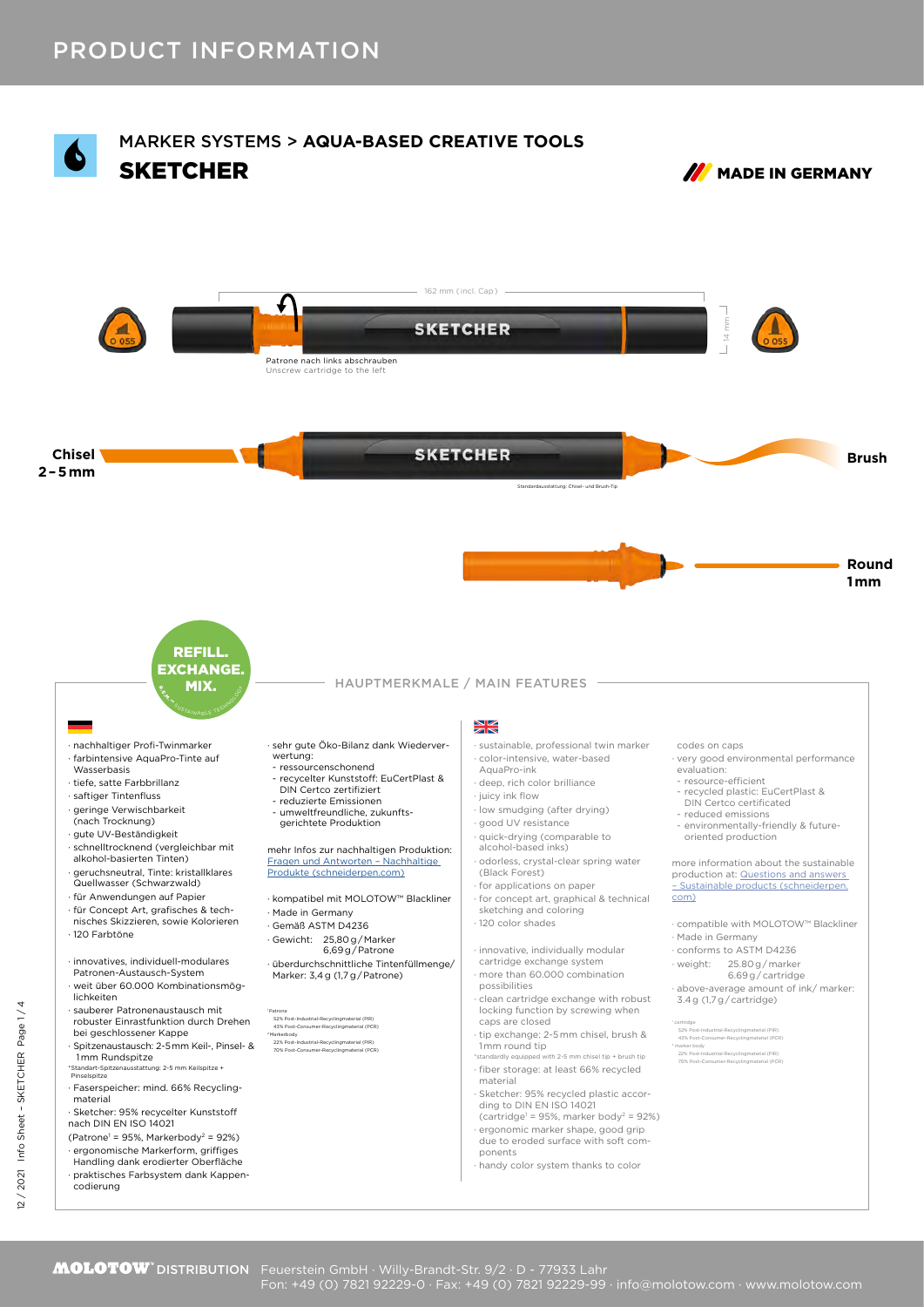

## SKETCHER MADE IN GERMANY MARKER SYSTEMS > **AQUA-BASED CREATIVE TOOLS**



| Farbtöne · colors | <b>Marker</b>                          |         |
|-------------------|----------------------------------------|---------|
| <b>Y 005</b>      | blassgelb<br>pale yellow               | 750.001 |
| Y 010             | creme<br>cream                         | 750.002 |
| Y 015             | kanariengelb<br>canary yellow          | 750.003 |
| <b>Y 020</b>      | zitronengelb<br>lemon yellow           | 750.004 |
| <b>Y 025</b>      | gelb<br>yellow                         | 750.005 |
| <b>Y 030</b>      | goldgelb<br>golden yellow              | 750.006 |
| O 035             | aprikose hell<br>apricot light         | 750.007 |
| O 040             | aprikose<br>apricot                    | 750.008 |
| O 045             | melone<br>melon                        | 750.009 |
| O 050             | ringelblume<br>marigold                | 750.010 |
| O 055             | orange                                 | 750.011 |
|                   |                                        |         |
| O 060             | honig<br>honey                         | 750.012 |
| <b>R 065</b>      | koralle hell<br>coral light            | 750.013 |
| <b>R070</b>       | koralle mittel<br>coral middle         | 750.014 |
| <b>R 075</b>      | koralle<br>coral                       | 750.015 |
| <b>R080</b>       | korallenrot mittel<br>coral red middle | 750.016 |
| <b>R 085</b>      | korallenrot<br>coral red               | 750.017 |
| <b>R090</b>       | kirschrot mitt.<br>cherry red mid.     | 750.018 |
| <b>R095</b>       | kirschrot<br>cherry red                | 750.019 |
| <b>R100</b>       | tiefrot<br>deep red                    | 750.020 |
| R 105             | weinrot<br>wine red                    | 750.021 |
| R 110             | sangria mittel<br>sangria middle       | 750.022 |

| arbtöne · colors |                                        | Marker  |
|------------------|----------------------------------------|---------|
| M <sub>120</sub> | mauve<br>mauve                         | 750.024 |
| M 125            | mahagoni<br>mahogany                   | 750.025 |
| M <sub>130</sub> | rotholz<br>redwood                     | 750.026 |
| M 135            | kastanie<br>chestnut                   | 750.027 |
| P <sub>140</sub> | hellpink<br>light pink                 | 750.028 |
| P 145            | zartpink<br>tender pink                | 750.029 |
| P 150            | fuchsiapink<br>fuchsia pink            | 750.030 |
| P 155            | bubblegum                              | 750.031 |
| P 160            | schockpink mittel<br>shock pink middle | 750.032 |
| P 165            | schockpink<br>shock pink               | 750.033 |
| P 170            | schockpink dunkel<br>shock pink dark   | 750.034 |
| P 175            | tiefpink<br>deep pink                  | 750.035 |
| <b>PL180</b>     | hortensie<br>hortensia                 | 750.036 |
| <b>PL185</b>     | lila<br>lilac                          | 750.037 |
| <b>PL190</b>     | lavendel hell<br>lavender light        | 750.038 |
| <b>PL195</b>     | lavendel mittel<br>lavender middle     | 750.039 |
| <b>PL200</b>     | lavendel<br>lavender                   | 750.040 |
| <b>PL205</b>     | lavendel dunkel<br>lavender dark       | 750.041 |
| V <sub>210</sub> | violett hell<br>violet light           | 750.042 |
| V <sub>215</sub> | violett<br>violet                      | 750.043 |
| V <sub>220</sub> | blaubeere hell<br>blueberry light      | 750.044 |
| V <sub>225</sub> | blaubeere<br>blueberry                 | 750.045 |

| Farbtöne · colors |                                        | <b>Marker</b> | Farbtöne · colors |                                          | <b>Marker</b> |
|-------------------|----------------------------------------|---------------|-------------------|------------------------------------------|---------------|
| M 120             | mauve<br>mauve                         | 750.024       | <b>B230</b>       | kristallblau<br>crystal blue             | 750.046       |
| M 125             | mahagoni<br>mahogany                   | 750.025       | <b>B235</b>       | kristallblau dunkel<br>crystal blue dark | 750.047       |
| M <sub>130</sub>  | rotholz<br>redwood                     | 750.026       | <b>B240</b>       | pfauenblau<br>peacock blue               | 750.048       |
| M 135             | kastanie<br>chestnut                   | 750.027       | <b>B245</b>       | brilliantblau<br>brilliant blue          | 750.049       |
| P 140             | hellpink<br>light pink                 | 750.028       | <b>B250</b>       | saphirblau<br>sapphire blue              | 750.050       |
| P 145             | zartpink<br>tender pink                | 750.029       | <b>B255</b>       | himmelblau<br>hell sky blue light        | 750.051       |
| P 150             | fuchsiapink<br>fuchsia pink            | 750.030       | <b>B260</b>       | himmelblau mittel<br>sky blue middle     | 750.052       |
| P 155             | bubblegum                              | 750.031       | <b>B265</b>       | himmelblau<br>sky blue                   | 750.053       |
| P 160             | schockpink mittel<br>shock pink middle | 750.032       | <b>B270</b>       | ultramarinblau<br>ultramarine blue       | 750.054       |
| P 165             | schockpink<br>shock pink               | 750.033       | <b>B275</b>       | preußisch blau<br>prussian blue          | 750.055       |
| P 170             | schockpink dunkel<br>shock pink dark   | 750.034       | <b>B280</b>       | jeansblau mittel<br>jeans blue middle    | 750.056       |
| P 175             | tiefpink<br>deep pink                  | 750.035       | <b>B285</b>       | jeansblau<br>jeans blue                  | 750.057       |
| <b>PL180</b>      | hortensie<br>hortensia                 | 750.036       | <b>B290</b>       | MOLOTOW™ Train                           | 750.058       |
| <b>PL185</b>      | lila<br>lilac                          | 750.037       | GB295             | frostblau<br>frost blue                  | 750.059       |
| <b>PL190</b>      | lavendel hell<br>lavender light        | 750.038       | <b>GB300</b>      | tahitiblau<br>tahitian blue              | 750.060       |
| <b>PL195</b>      | lavendel mittel<br>lavender middle     | 750.039       | <b>GB305</b>      | lagunenblau hell<br>lagoon blue light    | 750.061       |
| <b>PL200</b>      | lavendel<br>lavender                   | 750.040       | <b>GB310</b>      | lagunenblau<br>lagoon blue               | 750.062       |
| <b>PL205</b>      | lavendel dunkel<br>lavender dark       | 750.041       | GB315             | lagunenblau dunkel<br>lagoon blue dark   | 750.063       |
| V <sub>210</sub>  | violett hell<br>violet light           | 750.042       | T 320             | menthol hell<br>menthol light            | 750.064       |
| V <sub>215</sub>  | violett<br>violet                      | 750.043       | T 325             | menthol mittel<br>menthol middle         | 750.065       |
| V 220             | blaubeere hell<br>blueberry light      | 750.044       | T 330             | riviera                                  | 750.066       |
| V <sub>225</sub>  | blaubeere<br>blueberry                 | 750.045       | T 335             | jade                                     | 750.067       |
|                   |                                        |               | T 340             | grünspan<br>verdigris                    | 750.068       |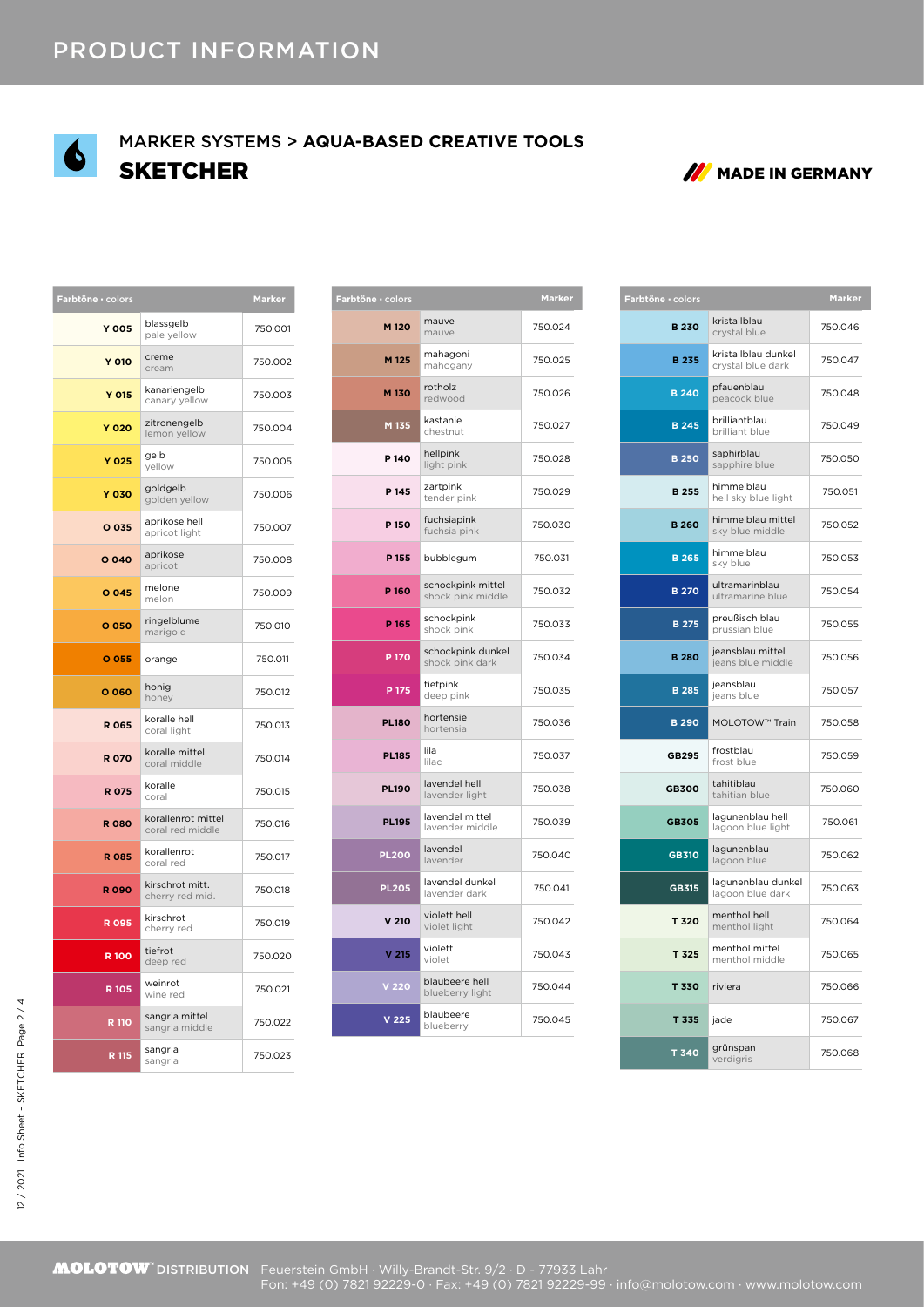

## SKETCHER MADE IN GERMANY MARKER SYSTEMS > **AQUA-BASED CREATIVE TOOLS**



| G 345        | minze<br>mint                            | 750.069 |
|--------------|------------------------------------------|---------|
| G 350        | kryptonit<br>kryptonite                  | 750.070 |
| G 355        | saftgrün<br>juice green                  | 750.071 |
| G 360        | smaragd mittel<br>emerald middle         | 750.072 |
| G 365        | smaragd<br>emerald                       | 750.073 |
| <b>YG370</b> | giftgrün<br>poison green                 | 750.074 |
| <b>YG375</b> | limettensaft<br>lime juice               | 750.075 |
| <b>YG380</b> | weizengras<br>wheatgrass                 | 750.076 |
| <b>YG385</b> | grasgrün<br>grass green                  | 750.077 |
| <b>YG390</b> | apfelgrün<br>apple green                 | 750.078 |
| <b>YG395</b> | blattgrün<br>leaf green                  | 750.079 |
| K400         | hanf hell<br>hemp light                  | 750.080 |
| K405         | hanf<br>hemp                             | 750.081 |
| K 410        | olive hell<br>olive light                | 750.082 |
| K 415        | olive                                    | 750.083 |
| K420         | olive dunkel<br>olive dark               | 750.084 |
| K425         | khaki                                    | 750.085 |
| K430         | senf<br>mustard                          | 750.086 |
| K435         | sahara                                   | 750.087 |
| <b>BE440</b> | milchkaffee hell<br>milk coffee light    | 750.088 |
| <b>BE445</b> | milchkaffee mittel<br>milk coffee middle | 750.089 |
| <b>BE450</b> | karamell mittel<br>caramel middle        | 750.090 |
| <b>BE455</b> | karamell<br>caramel                      | 750.091 |

| <b>BR460</b> | sand rosé                              | 750.092 |
|--------------|----------------------------------------|---------|
| <b>BR465</b> | terrakotta hell<br>terracotta light    | 750.093 |
| <b>BR470</b> | terrakotta mittel<br>terracotta middle | 750.094 |
| <b>BR475</b> | terrakotta<br>terracotta               | 750.095 |
| <b>BR480</b> | gebrannte siena<br>burnt sienna        | 750.096 |
| GG485        | grüngrau 1<br>green grey 1             | 750.097 |
| GG490        | grüngrau 2<br>green grey 2             | 750.098 |
| GG495        | grüngrau 3<br>green grey 3             | 750.099 |
| GG500        | grüngrau 4<br>green grey 4             | 750100  |
| GG505        | grüngrau 5<br>green grey 5             | 750101  |
| <b>CG510</b> | kaltgrau 1<br>cool grey 1              | 750102  |
| <b>CG515</b> | kaltgrau 2<br>cool grey 2              | 750103  |
| <b>CG520</b> | kaltgrau 3<br>cool grey 3              | 750104  |
| CG525        | kaltgrau 4<br>cool grey 4              | 750105  |
| <b>CG530</b> | kaltgrau 5<br>cool grey 5              | 750106  |
| CG535        | kaltgrau 6<br>cool grey 6              | 750107  |
| <b>NG540</b> | neutralgrau 1<br>neutral grey 1        | 750108  |
| <b>NG545</b> | neutralgrau 2<br>neutral grey 2        | 750109  |
| <b>NG550</b> | neutralgrau 3<br>neutral grey 3        | 750110  |
| <b>NG555</b> | neutralgrau 4<br>neutral grey 4        | 750111  |
| <b>NG560</b> | neutralgrau 5<br>neutral grey 5        | 750112  |
| <b>NG565</b> | neutralgrau 6<br>neutral grey 6        | 750113  |
|              |                                        |         |

| <b>WG570</b> | warmgrau 1<br>warm grev 1 | 750114 |
|--------------|---------------------------|--------|
| <b>WG575</b> | warmgrau 2<br>warm grey 2 | 750115 |
| <b>WG580</b> | warmgrau 3<br>warm grey 3 | 750116 |
| <b>WG585</b> | warmgrau 4<br>warm grey 4 | 750117 |
| <b>WG590</b> | warmgrau 5<br>warm grey 5 | 750118 |
| <b>WG595</b> | warmgrau 6<br>warm grey 6 | 750119 |
| <b>BL600</b> | schwarz<br>black          | 750120 |